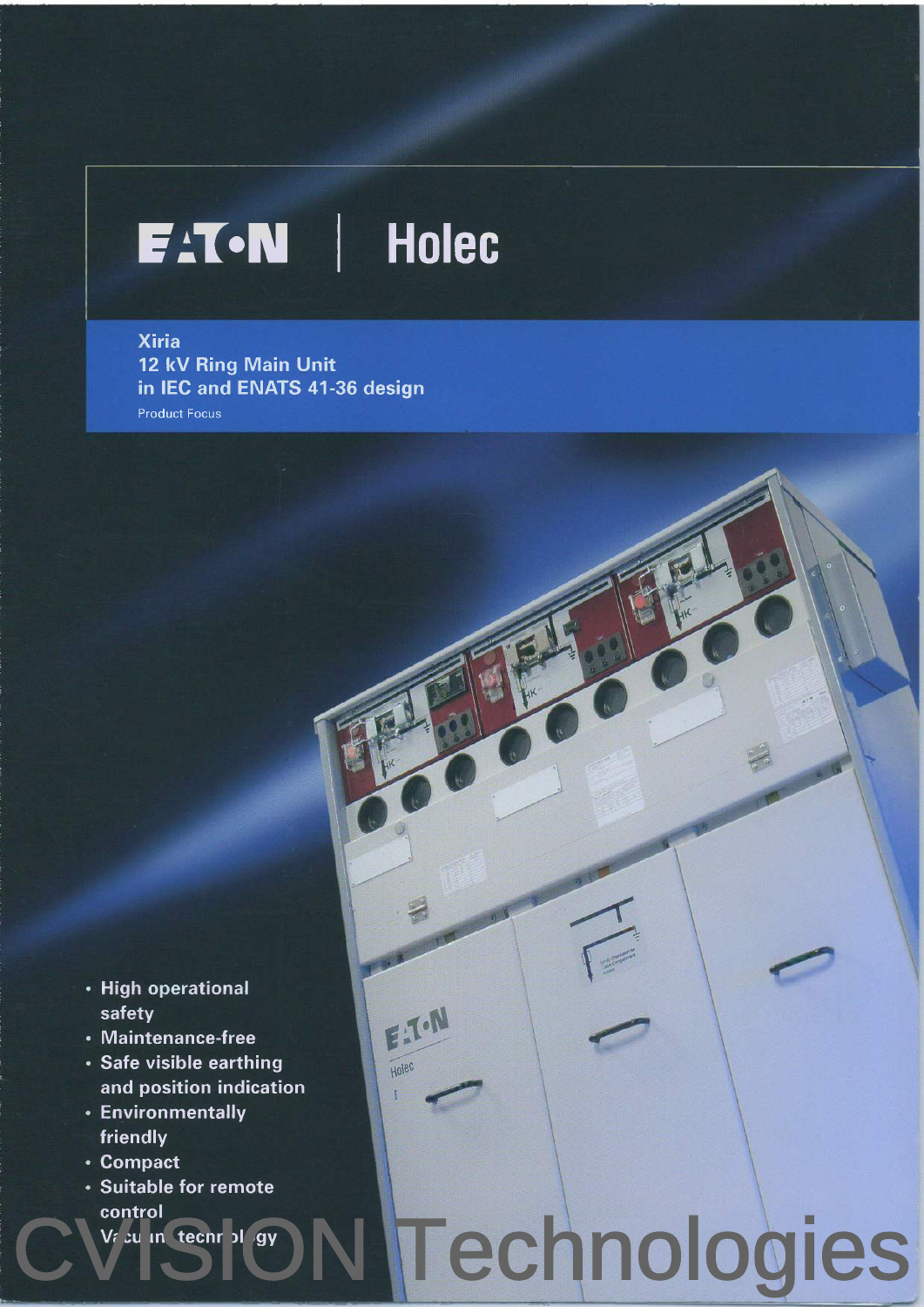

#### **Eaton Electric B.V.**

Eaton's Electrical business is a global leader in electrical control, power distribution, and industrial automation products and services. Through advanced product development, world-class manufacturing methods, and global engineering services and support, Eaton's Electrical business provides customerdriven solutions under brand names such as Cutler-Hammer®, Durant®, Heinemann®, Holec® and MEM®, which globally serve the changing needs of the industrial, utility, light commercial, residential, and OEM markets. For more information, visit www.eatonelectrical.com.

Eaton Corporation is a diversified industrial manufacturer with 2005 sales of \$11.1 billion. Eaton is a global leader in electrical systems and components for power quality, distribution and control; fluid power systems and services for industrial, mobile and aircraft equipment; intelligent truck drivetrain systems for safety and fuel economy; and automotive engine air management systems, powertrain solutions and specialty controls for performance, fuel economy and safety. Eaton has 59,000 employees and sells products to customers in more than 125 countries. For more information, visit www.eaton.com

**ul s Tu** 

### **I R I A : the smart solution**

Xiria is the name of a new generation of ring main units from Eaton Holec. They are characterised by their high level of operational safety and are suitable for applications up to 12 kV, meeting the requirements of IEC and ENATS 41-36. Xiria units are also very compact Xiria units can be supplied in three- or four-panel versions. Both the primary part of the unit and the mechanisms are housed in a fully enclosed housing which protects the system against environmental influences. There is a choice of two basic panel versions in our product range:

- . A vacuum load break switch for rinq cable connections.
- . A vacuum circuit-breaker for protecting transformers and cable connections.

Both versions can be supplied in a unit in any desired combination and order.



Xiria is an extremely well designed and modern system. For example, when developing the system we intentionally opted for protection in the form of a circuitbreaker combined with an electronic relay. This is a modern, safe and flexible alternative to fuse protection.

> ln addition it also makes Xiria very easy to use in an automated distribution network. These specific features make Xiria an easy-to-use system that responds perfectly to changing electricity distribution requirements, both now and in the future.

## Technologies